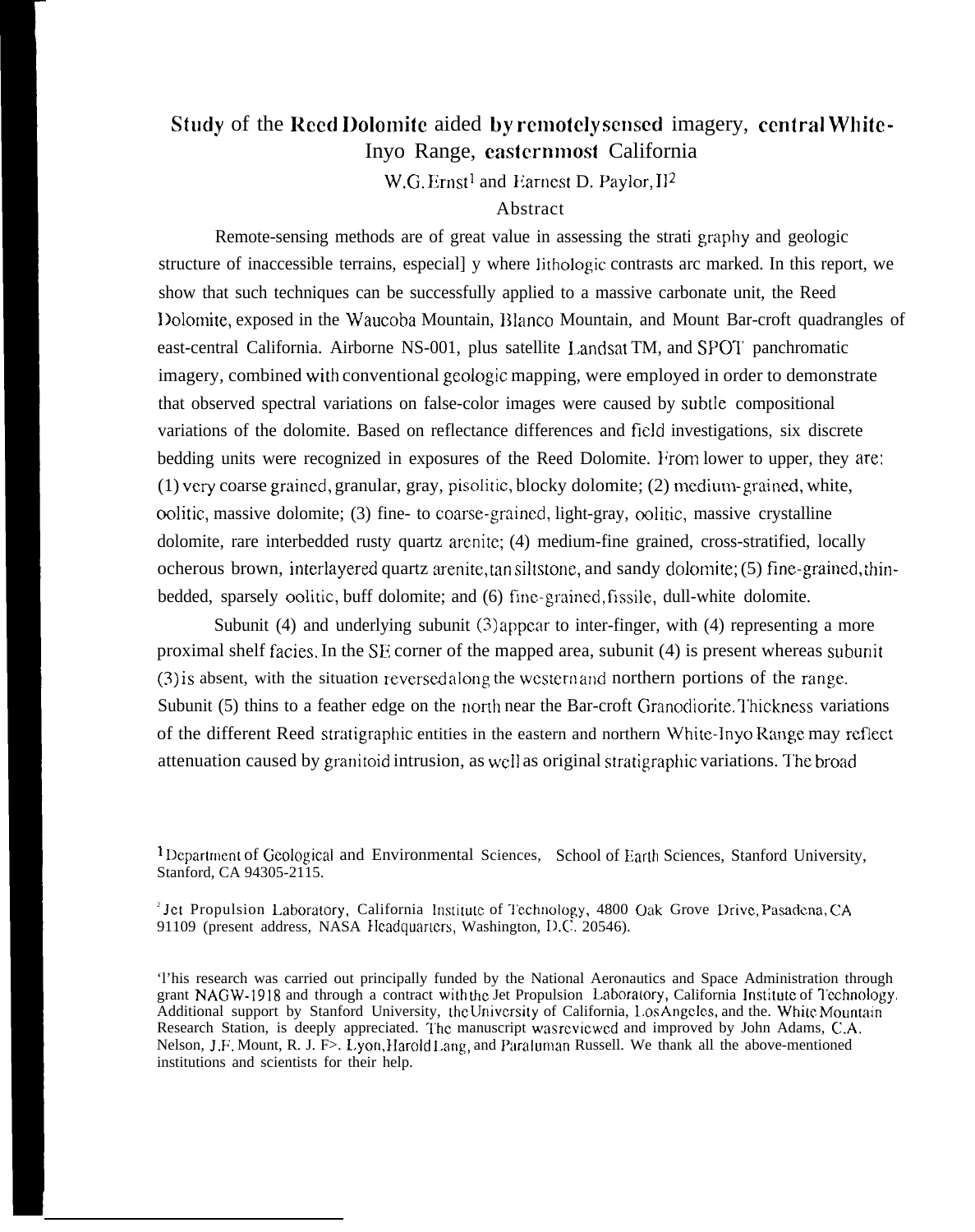expanse of Reed Dolomite direct | y NE of the Sage Hen Flat pluton is due to NS-trending folds. l)ctails of the White-lnyo anticlinorium are now better resolved in the central portion of the range where previously undetected folds, faults, and homoclinal sections are revealed in false-color imagery of the macroscopically featureless Reed Dolomite. Thickness trends and facies boundaries for the newly recognized subunits trend north-south or NNE throughout the studied area, locally reflecting the gentle WNW continental shelf paleoslope of the passive margin of western North America during latest Precambrian-Early Cambrian time.

This study is important to petroleum geologists because it demonstrates that detailed stratigraphy and structure can be determined using remote-sensing techniques in semi-and regions where massive, undistinctive carbonate units crop out. In some cases, no single processing method allows spectral discrimination of all lithostratigraphic entities; furthermore, the spectral characteristics of a specific unit have been shown to vary even within a single image. }Ience, our work underscores the site-specific limitations of individual multispectral methods, and illustrates why a combination of diverse methods needs to be employed. Finally, geologic lessons learned within the study area may be extrapolated to similar terrains elsewhere within the Basin and Range Province.

#### Introduction

The White and Inyo Mountains constitute the westernmost range of the southwestern Great Basin. 'I'he general geology, extending from the NE-trending Barcroft pluton on the north in the White Mountains to the EW-trending Papoose Flat pluton on the south in the Inyo Mountains, has been studied intensively over the past 30 years. Consequently, detailed maps at scales of 1:24,000 and 1:62,500 are available for the entire area (see Ernst,  $ct$  al., 1993, for citations and a summary map). Location of the study area is shown in Fig. 1.

The regional structure consists of a NNW-trending anticlinorium flanked by marginal synclinoria. Intense folding, faulting, and scattered intrusion of Middle and Late Mesozoic granitoid bodies characterize the area. Outcrop patterns of the layered units support the inferred structural relationships. However, variable exposure widths for several thick, internally monotonous stratigraphic units, especially the Wyman, Reed, and Campito form nations, were not explained by prior geologic mapping. Such variations might result from primary depositional patterns, structural complexities, or thermally induced deformation accompanying pluton emplacement. [Unfortunately, reasons for the differences in outcrop widths of these units cannot be ascertained readily employing conventional field methods because of lack of detailed strati graphic control.

Therefore, remote-sensing technology was employed in an attempt to provide new, detailed stratigraphic insights. The most massive unit of all, the Reed Dolomite, was selected for investigation using multispectral remote-sensing techniques in the hope of elucidating an internal, through-going stratigraphy which would provide constraints for more complete structural and palcoenvironmcntal interpretations. 'l'his paper reports success in achieving those objectives, and is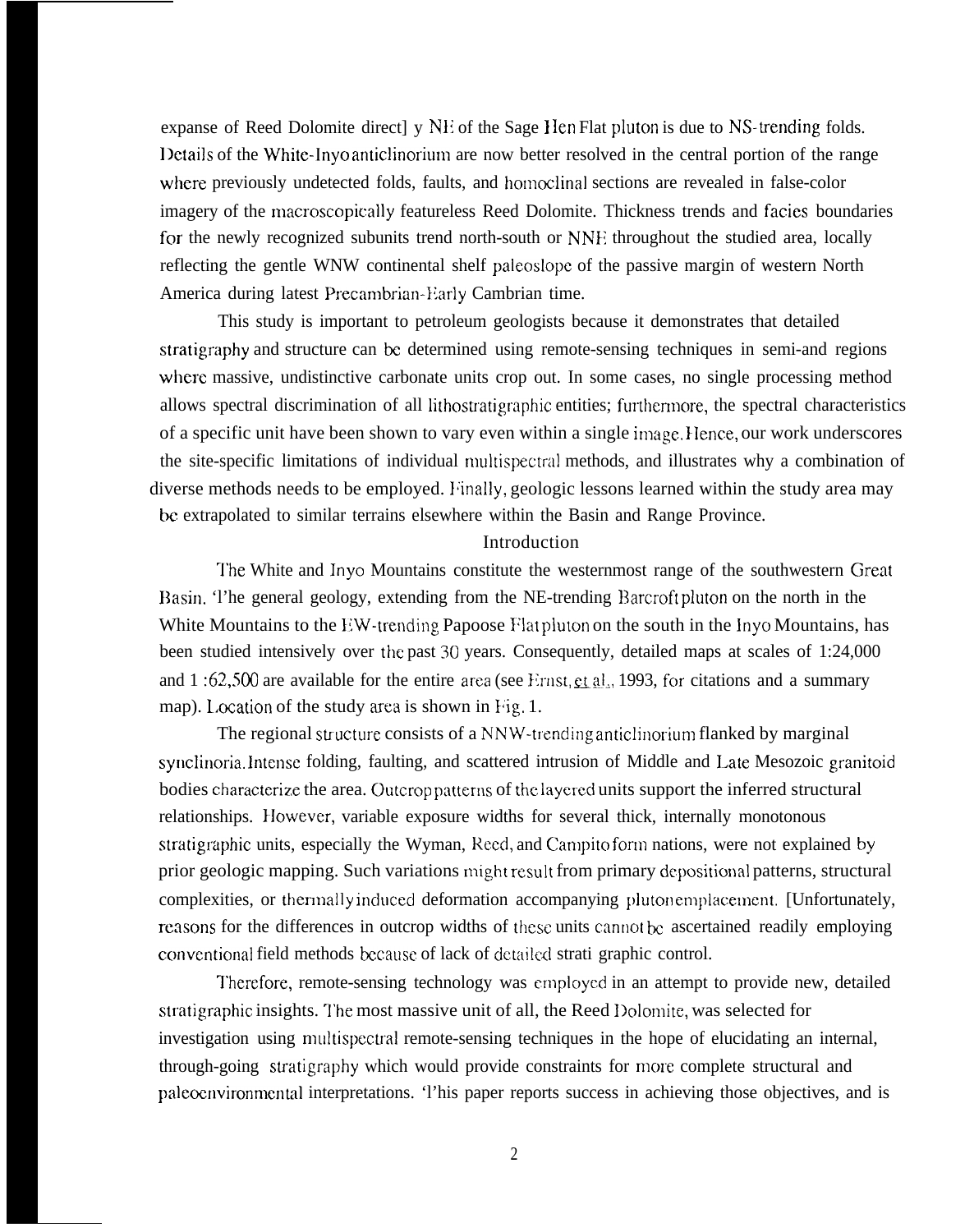important for two reasons: (1) It demonstrates the capabilities of remote-sensing techniques to assist in the detection and strati graphic discrimination of very subtle differences in carbonate lithology. And (2), it highlights some limitations of rcmc)te-sensing methods. 'I'he appreciation of such limitations in a geologic context is crucial to the effective application of remote-sensing techniques.

# Stratigraphy and Structure of the Range

l'he extent of the uppermost Proterozoic-Paleozoic stratified section, as well as the Mesozoic igneous rocks, of the central White-Inyo Range were mapped using conventional geologic field methods; an area] compilation is presented below (see Fig. 6 for both areal geologic relationships and localities mentioned in the text). Strata were deposited along an Atlantic-type margin during latest Proterozoic and early Paleozoic time as a succession of shallow carbonate bank deposits (Nelson, et al., 1991). The low-standing nature of the adjacent continental platform is attested to by the paucity, and chemically mature, multicycle nature, of associated elastic debris. A brief description of the sedimentary and volcanogenic units, along with their vegetative cover, is presented in Appendix 1.

The mountain block, which is elongated in a NNW direction, is cored by upper Proterozoic argillites of the Wyman Formation and uppermost Proterozoic-Lower Cambrian carbonate strata of the Reed Dolomite in the gently doubly plunging, NS-trending White Mountain anticlinorium north of Westgard Pass, and in the gently SE-plunging Inyo anticlinorium south of this topographicstructural saddle. The flanks of the White-Inyo Range contain the limbs of marginal synclinoria, and, along with an EW-trending low in the vicinity of Westgard Pass, expose Lower Cambrian strata of the Deep Spring, Carnpito, Poleta, and overlying Cambrian form: itions. '1'he western margin of the range is truncated by the dextral-slip White Mountains shear zone; the eastern border is extensively invaded by middle and late Mesozoic talc-alktilic granitoids. On the north, the Barcroft Granodiorite occupies a profound, NE-trending structural disjuncture- the Barcroft break- -north of which overlying mid-Mesozoic White Mountain Peak volcanogenic arc rocks are down-dropped.

Folding and faulting both preceded and accompanied emplacement of the Mesozoic plutons (Dunne et al., 1978), revealed by locally deflected structural alignments and thermally induced stratigraphic thinning of the wall rocks (Paterson  $ct$  al., 1991). Neogene regional extension caused gentle eastward tilting of the White Mountain block and westward tilting of the Inyo block, as indicated by east-dipping Mio-Pliocene plateau basalt flows in the white 'Mountains (Krauskopf, 197 1), and west-dipping l)lio-Pleistocene lake beds in the Waucobi Embaymcmt area (Bachrnan, 1978), respectively. 'I'he site of the structural twist in the White-Inyo Range coincides with the  $I^{\text{t}}W$ crossfold near Westgard Pass. Glacial deposits are restricted to present high elevations. The mountains were thus low lying during Miocene basaltic extrusion, but uplifted by the time of Pleistocene alpine glaciation.

#### Research Methods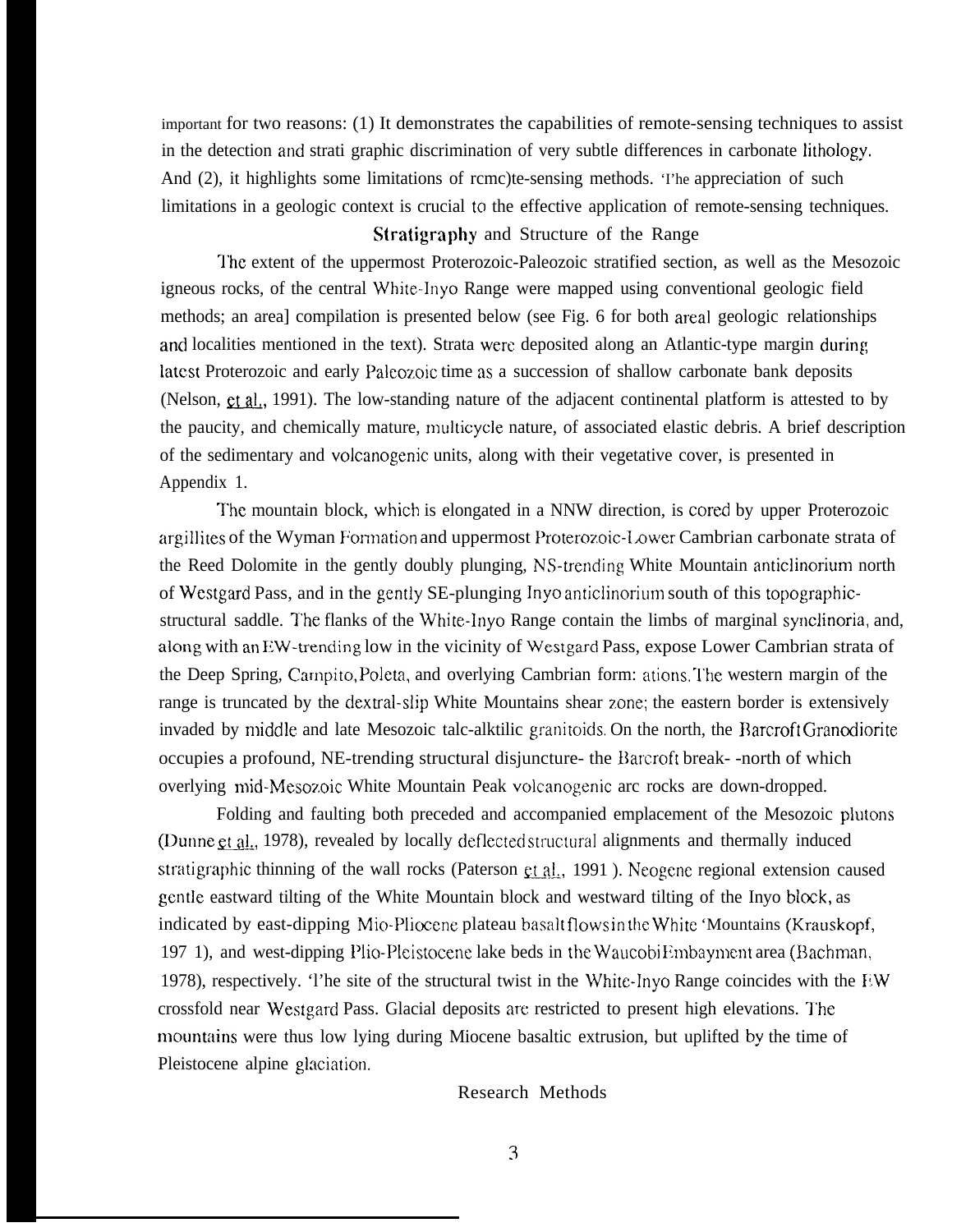*General Statement*. We used Landsat Thematic Mapper (TM) and SPOT panchromatic data, airborne NS-001, and color infrared aerial photographs in our study of the Reed Dolomite. Ground investigations included conventional geological mapping and sample collection to check interpretations of the image data. Mineralogic and spectroscopic analyses of field samples were also conducted in order to better correlate the lithology with image interpretations. Descriptions of instruments and techniques utilized in this study, and discussions of their geologic utility can be found in Colwell (1983), Abrams~[g~(1985), 1,ang@(1987, 1990), 1,ang and Paylor (1 994), and Paylor et al. (1985, 1989).

*<i>Image Data Processing and Analysis,* "I'M scenes were utilized as a base for this study because of their synoptic coverage and excellent geometric fidelity (Paylor  $et al., 1985$ ). Figure 2 provides a TM overview of the White-lnyo Range study area. I;ollowing coregistration of SPOT and NS-001 data to the 1'M scene, numerous color composites, band ratio composites, and principal compcment transformations were generated to produce images suitable for discrimination of the carbonate-rich units and for photogeologic interpretation  $(e, g, Siegal)$  and Gillespie, 1980).

TM data were most useful for regional mapping and correlation of strata and structures. In the southern, or Waucobi Embayment region, broad outcrop patterns were also amenable to detailed mapping and subdivision of stratigraphic units using 'I'M data. Where available, NS-001 and SPOT panchromatic data were particularly useful for  $\alpha$  detailed stratigraphic mapping because of their smaller pixel sizes compared to the TM data (approximate y 10 meters compared to 30 meters for TM). Wavelength ranges in um for TM bands 1-7, respectively, are: 0.4 S-0, S2; 0.52-0.60; 0.63-0.69; 0.76-0.90; 1.55- 1.75; 2,00-2.36; and 10.4-12,5. For NS-001 spectral data, an additional channel between the wavelengths 1.0- 1.3  $\mu$ m (N S-001 band 5) is available.

*Field Mapping.* Field investigations were carried out during June and July, 1989-1993, in an attempt to refine the image-defined Reed stratigraphic sequence over the entire study area. Some outcrops of the Reed Dolomite remained massive even after image enhancement, chiefly because of the obscuring effects of soil and vegetative cover. These areas were mapped on the ground once stratigraphic relationships of the image subunits were established in control regions. Except for a rclatively inaccessible part of the area NE of Waucobi Embayment, most Reed Dolomite members identified on image data subsequently were checked in the field. Subtle stratigraphic features in the Waucobi Embayment area were best elucidated by TM techniques, in the region between Sage Hen Flat and Birch Creek plutons by NS-001 imagery, and the area directly south of the Barcroft Granodiorite mainly by field examination.

Sample *Analysis*. In order to investigate the mineralogical and spectral characteristics of the Reed Dolomite subunits as they relate to image data, representative samples were collected for laboratory study. Spectral methods employed were described by Grove et al. (1992). Sixteen samples have been analyzed, ten of which were collected along two traverses covering well-defined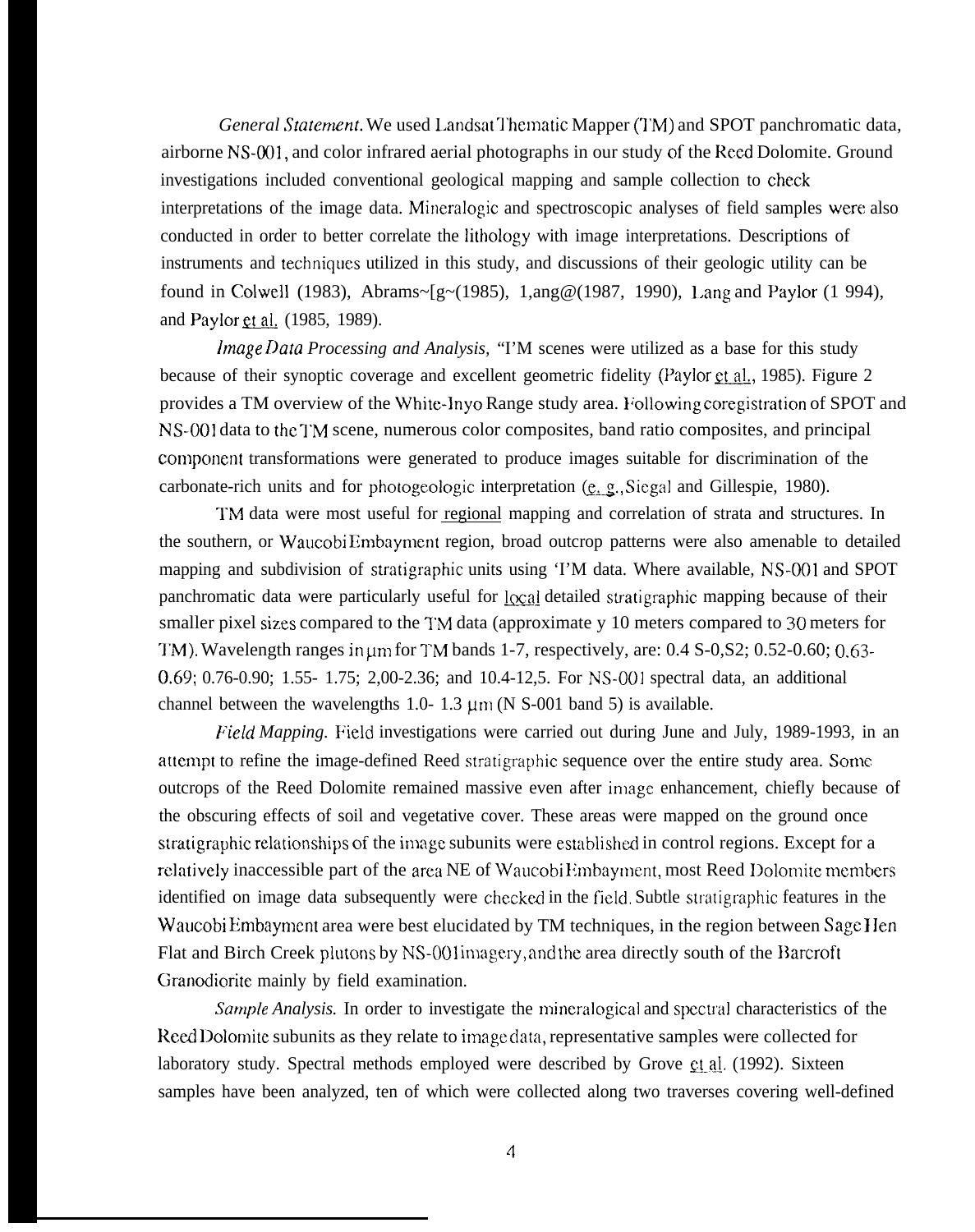Reed Dolomite sequences on the imagery. One traverse is located at our type locality on the SW side of Waucobi Embayment, west of the IIines Road Jeep track (NW corner of I:ig. 3; see also F'ig. 6); the other is located on the west flank of the White Mountain anticlinorium near Goat Spring (see Fig. 6) w}lere subunits were first recognized in the NS-001 image data. The purpose of the spectroscopic study was to demonstrate that observed spectral variations on images were caused by compositional variations on the outcrops; quantitative spectral analysis is beyond the scope of the present investigation which relied on relative brightness contrasts in order to differentiate lithostratigraphic units.

### Results

Remotely sensed imagery combined with field investigations allowed us to identify and map discrete stratigraphic subunits of the Reed Dolomite. Subunits were recognized within the Waucobi Embayment area (Fig. 3) defining the Inyo anticlinorium, and within the Blanco Mountain. (Fig. 5) and Mount Barcroft areas, chiefly along the west flank of the White Mountain anticlinorium. The most useful images, based on different processing techniques, were specific to each area. 'l'he Reed subunits identified from the imagery were not directly correlative along strike from locality to locality, or even within a single false-color image. This is a consequence of the complex overprint due to botanic cover, shadows caused by rugged topography and different illumination angles, narrow lithostratigraphic layers relative to image pixel sizes, mantling soils with varying moisture contents, and heterogeneous till wash. Accordingly, we utilized geologic field mapping to assist with the correlations, and traced strata along strike monitored by the remote-sensing images and topographic expression of the beds. Because the Reed is a featureless white carbonate unit, the layering we identified was quite subtle. Results for each area are discussed separately.

*Waucobi Embayment area.* Figure 3 is an enlargement of a TM principal components image (thermal band not included) of the Waucobi Embayment area where our type locality for the remotely-defined Reed Dolomite sequence crops out directly west of } Iines Road. This area was chosen for detailed investigation because the section is well exposed, is undisturbed structurally, and is expressed well by the "I'M data, The section at this locality, depicted in the northwest corner of Fig. 3, is complete, as demonstrated by prior field investigations (Nelson, 1966a, b).

In this area, the dolomite is approximately 600 meters [hick and had been previously divided locall y into three units, the upper Reed, the Hines Tongue, and the lower Reed (Nelson, 1962; Mount and Signor, 199 1). This division was based mainly on recognition of a thick, somewhat calcareous, crossbedded quartz- arenite member in the middle of the formation (Nelson, 1966a,b). The Deep Spring Formation, stratigraphically overlying the Reed, contains conspicuous marker horizons that appear as numerous thin beds of various colors (maroon, yellow, blue, and green) on the TM image of Fig. 3, providing excellent control to locate the Reed Dolomite stratigraphic sequence. The Wyman Formation below the Reed is also recognized easily as a homogeneous, smooth-textured,

5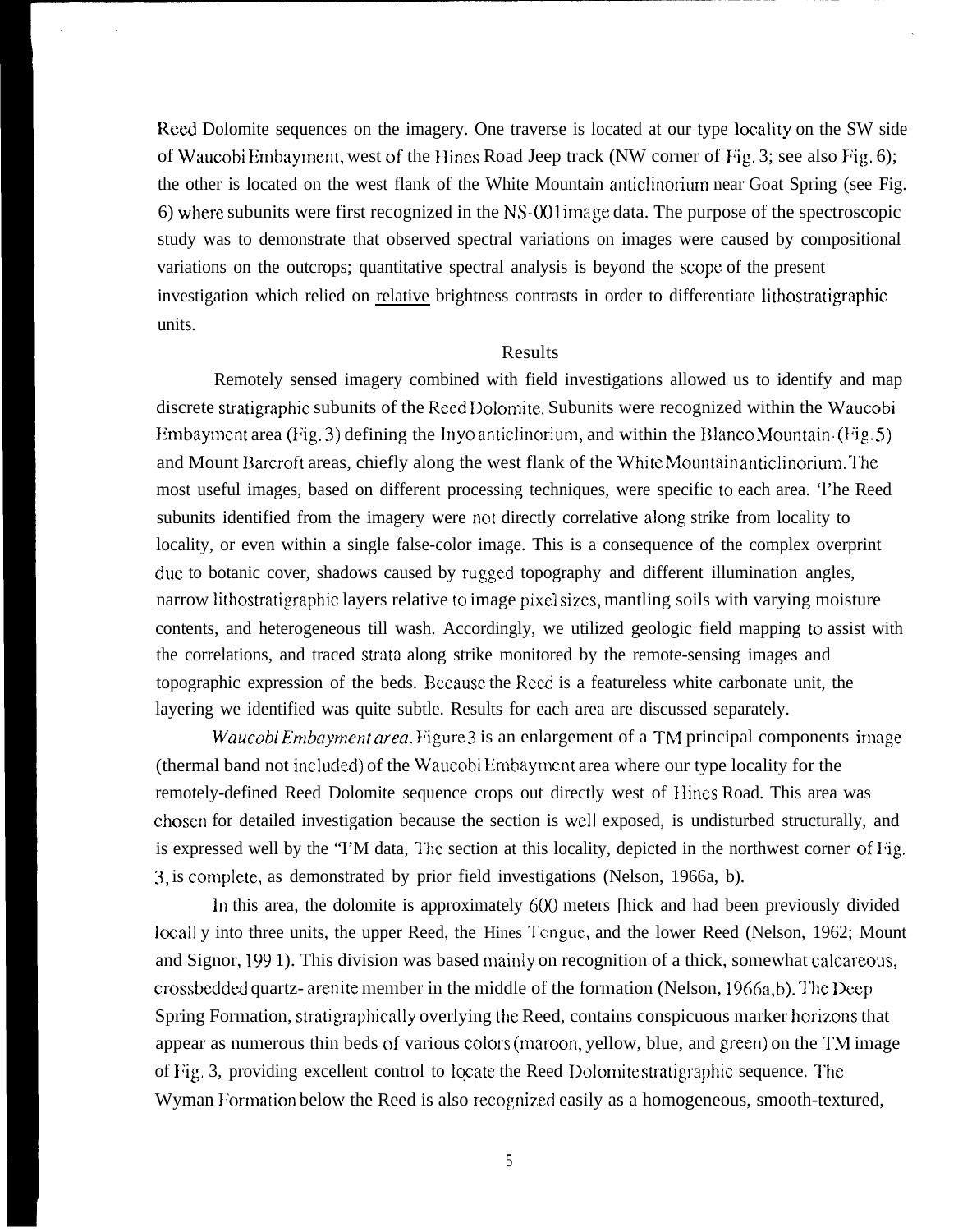maroon-colored unit on the image, mainly due to the uniform but sparse grass and sagebrush cover developed on the argillite. Fortunately, Reed outcrops in this area support an empoverished vegetative cover.

As illustrated in Fig. 3, six spectrally-distinct subunits of the Reed were mapped south of Waucobi Embayment. Because spectral responses of the subunits change along strike, descriptions now to be presented refer to features exhibited at the Hines Road type section. On the image, the basal subunit (1) is characterized by a mottled yellow-green coloration. In the field, this unit is a dark-gray to tan-colored, coarse grained, pisolitic dolomite. It grades upward into massive, finegrained, white to gray dolomite of subunit  $(2)$ . On the TM image, subunit  $(2)$  is a relatively homogeneous, intense yellow, with green tints locally, Subunit (3) is pale blue-green and somewhat heterogeneous, Confined to the NW portion of the area covered by Fig. 3, it contains less resistant intervals with several quartz- arenite and shale beds interstratified with massive-to-oolitic dolomite. The dolomite is lighter in color, fine grained, and does not contain pisolites. Approximately 20 meters below the 1 lines Tongue (subunit 4), the dolomite in subunit (3) becomes coarse grained and locally, dark gray in color. Brown, limonitic rock fragments occur in these beds: apparently occurring at several different stratigraphic horizons, this zone constitutes a transitional between the brown-gray dolomite of the upper part of subunit  $(3)$  and the super rigcent Hines Tongue Member. 'l'he frequency of quartz-arenite interbcds increases upsection toward the I Iines l'ongue. 'l'he latter, blue-green with yellow and red speckles on the TM image, is dominantly orthoquartzite interbedded with sandy dolomite. In contrast, the previously defined upper Reed is a fine grained, finely laminated dolomite; bedding becomes more massive. upwards. On the image, we were able to divide the upper Reed into two subunits, a lower subunit (5) typified by a mottled maroon + green pattern, and an upper subunit (6) characterized by pale yellow coloration, with red patches. On the ground, this corresponds to a color change from buff to white as well as a transition from fine laminations to more massive bedding. These subtle contrasts were first detected using TM image data. Limonitic detritus locally marks the contact between subunits  $(5)$  and  $(6)$ .

Figure 4 presents visible and near-infrared reflectance spectra for fresh and weathered Reed Dolomite samples collected from our image-specific subunits (locally, fresh talus is nearly as abundant as weathered surfaces). Figure 4a illustrates spectra from four samples (WM-112, 2.35, 239, and 407) that represent pure dolomites collected in areas where no image subunits are distinguishable. The spectral absorption features near 2.32, 2.15, 1.97, and 1.85  $\mu$ m are characteristic of the Mg-CO<sub>3</sub> stretching frequency in dolomite (see Clark et al., 1990; Hunt and Salisbury, 197 1). An absorption feature near 1.0  $\mu$ m in these samples is most likely due to absorption by Fe<sup>+2</sup>. Two especiall y massive hand samples, WM-619A and 61911, exhibit little contrast between the left and right sides of the diagram, fresh and weathered lithologies, respectively (see also Russell et al., 1994).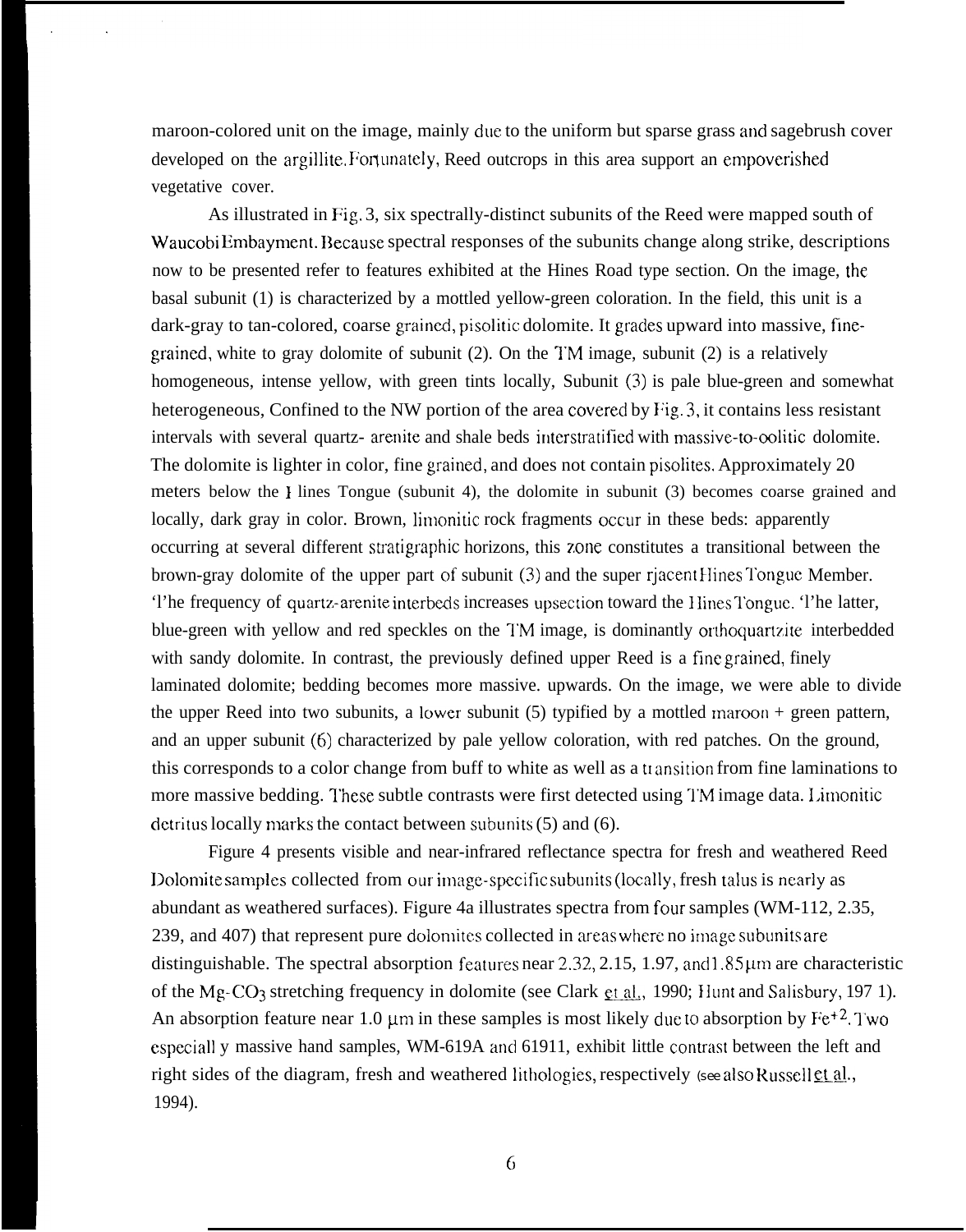Samples WM-624 through WM-627 were collected from subunits  $(1)$ ,  $(2)$ ,  $(4)$ , and  $(S)$  in the type section south of Waucobi Embayment and direct] y west of Hines Road (Fig. 4b). All fresh samples (left side of illustration) have a spectral absorption feature in the  $2.30-2.32$  µm region, probably due to dolomite  $Mg-CO_3$ ; dolomite absorption features in the other spectra cm Fig. 4b are either too weak to detect or are masked by weathering features. The  $CO<sub>3</sub>$ <sup>-2</sup> absorption are shifted slightly toward longer wavelengths  $(2.32-2.34 \,\mu m)$  on the weathered surfaces of WM-624 and 626, (right side of illustration), indicating that calcite is present and maybe a weathering product in the samples (Gaffey, 1985, 1986). Spectra of fresh and weathered surfaces of W  $M$ -625 and W $M$ -626 also have absorption features near 2.20-2.21 pm, probably related to minor amounts of illite (Hunt and Salisbury, 1970), or may represcmt illitic clays on the surface of the sample, similar to deserl varnish (Russell, et al., 1994). The spectral variations due to clay and carbonate described here, however, are not separable in the TM data due to the broad band widths.

The most significant spectral differences are the overall reflectance contrasts and reflectance variations in the  $Fe$  absorption bands short of 1.1 pm; it is probably these contrasts that allowed differentiation of the subunits on the image data ( $Fig. 4b$ ). Sample WM-624 exhibits the least contrast, less than  $10\%$  across the spectrum on the fresh surface and approximate y 30% on the weathered surface, and probably is the cause of the gray color of this rock in the field. The other samples exhibit a minimum of 35% spectral variation on the weathered surfaces and 30% on the fresh surfaces. Samples WM-626 and 627 exhibit  $Fe^{+2}$  absorption features in the 0.9- 1.1 µm range. in addition, iron absorption features short of  $0.7 \mu m$  are also present in spectra of WM-625, 626, and 627, especially on the weathering surfaces of these samples. Because Fig. 3 is a principaI components image, the spectral features discussed above cannot be correlated directly with image colors.

*Blanco Mountain area.* Figure 5 is an NS-001 band ratio image of Reed I Dolomite outcrops northwest of the Birch Creek pluton. The formation is about 650 meters thick (Ernst and Hall, 1987) and here can be subdivided into seven or eight subunits, based on the ratio-composite image (these have been lumped in the geologic map of Fig. 6). Exposures arc more weathered, mechanically and chemically, than elsewhere in the mapped area. Residual soils support a substantial cover of sagebrush and scattered, stunted trees. In particular, bristlecone pines account for approximately 20-30 % ground cover, mostly on N-facing slopes. Large outcrops are limited and found mainly on steep slopes along the sides of the canyons, thus the area is not amenable to detailed analysis employing remote-sensing methods. Topography-induced shadows (purple colors on Fig. 5) partially obscure some of the beds delineated in the image. Nevertheless, the stratigraphic layering of the section is displayed.

Reflectance spectra for Reed samples from four subunits in the nearby Goat Spring section (WM-562 = subunit 5; WM-563 = subunit 3; WM-564 =- subunit 2; WM-565, 566, and 567 =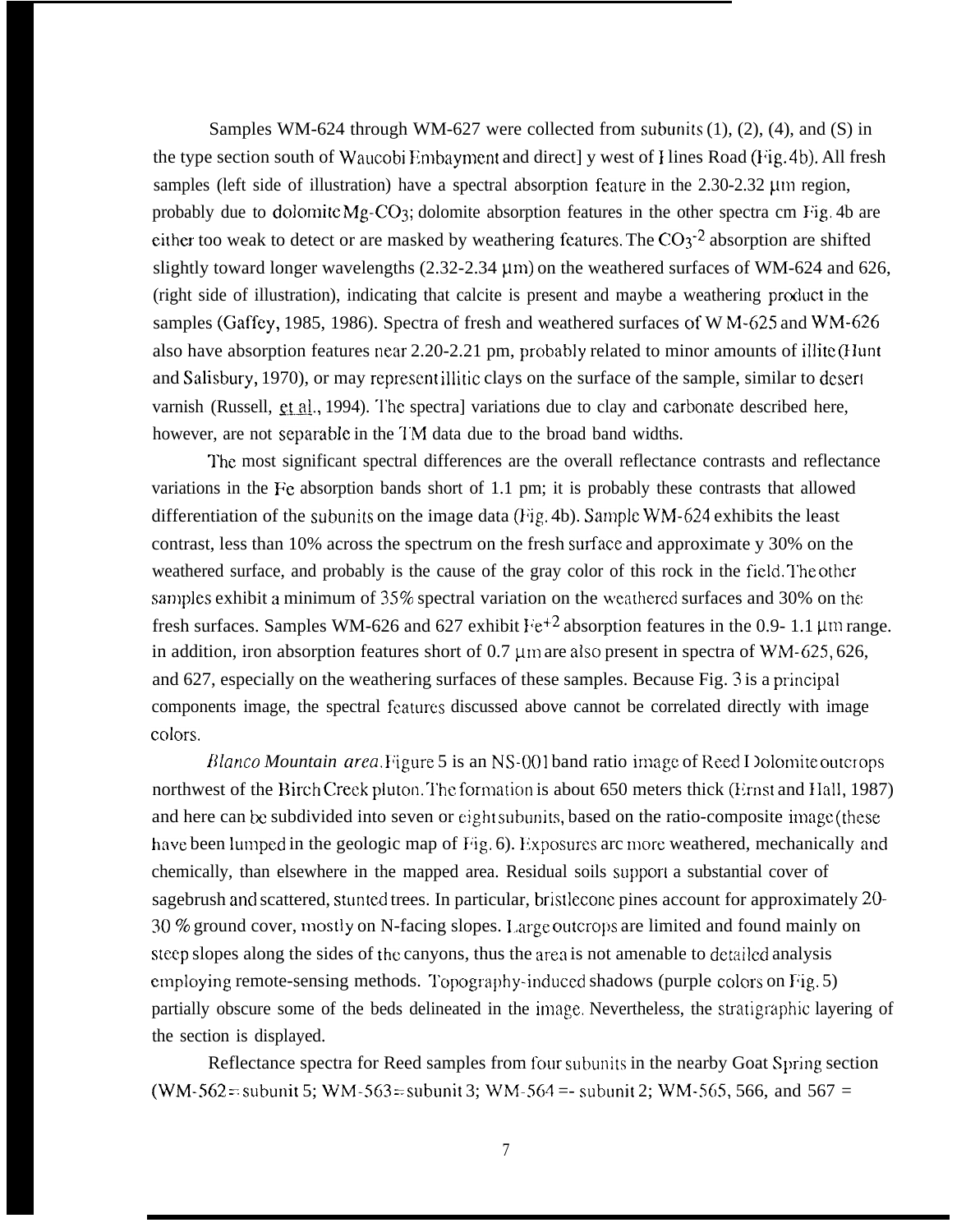subunit 1) are shown in Fig. 4c. Although we were unable to collect fresh samples in this area directly south of the Sage 1 Ien Flat pluton due to poor exposures, samples of the super perjacent soils anti float were collected and analyzed. Each soil spectrum (left side of Fig. 4c) contains absorption features at 1.4 and 1.9 pm, probably due to absorbed water ancl/or Al-O} 1 absorption (Hunt and Salisbury, 1970). Weak feat ures near 2.21  $\mu$ m are most likely due to absorption by OH from illite or montmorillonite. WM-563, 565, 566, and 567 exhibit weak 2.33  $\mu$ m features related to CO<sub>3</sub><sup>-2</sup> absorption, suggesting that calcite also may be present, Rock chips scattered across the surface in this area constitute 10-30 % of the ground cover, and as illustrated on the right side of Fig. 4c, their spectral response varies considerably. Generally, these spectra can be separated into two groups. WM-562, 565, and 567 each have relatively strong  $Fe^{+3}$  absorption features at 0.86 pm, Al-OH absorption features near 1.4  $\mu$ m, and a 2.32  $\mu$ m feature that may be due to C03<sup>-2</sup> absorption of dolomite. in addition, WM-565 and 567 exhibit strong features at 1.45, 1.54, 1.97, and 2.25  $\mu$ m, which are representative of minor chlorite and talc intermolite. The other group, consisting of WM-563, 564, and 566 spectra, generally lacks strong iron-absorption features.

The Reed Dolomite subunits in the Blanco Mountain area, where not masked completely by vegetation, are separable in the image data. The distinction evidently is based on a combination of botanic cover and the composition of rock fragments in the float, and not necessarily on direct outcrop appearance, as is the case with the Waucobi Embayment area. Although the subunits are different in appearance on the images from those of Waucobi Embayment, we were able to correlate them with the same stratigraphic subunits based cm field characteristics including texture, composition, and sequence. The Hines Tongue is absent from the Blanco Mountain area, except in the outcrops along the eastern, nearly vertical limb of the White Mountain anticlinorium.

*Mount Barcroft area.* The area, located between the Barcroft pluton to the north and the Sage Hen Flat pluton to the south (see Fig. 6), is situated at high elevations  $(-3700 \text{ m})$  and lies above the tree line, in part due to a thin, scattered, tundra-like plant cover, the image data are of only limited use here. Steep slopes are obscured by Reed talus, and alpine glaciation deposited a discontinuous veneer of unsorted Barcroft till which obscures the spectral signature of the bedrock. Also, metamorphism near the pluton caused recrystallization which has obliterated the stratigraphic distinctions among the subunits (Russell et al., 1994). Mapping *in* this area was therefore accomplished by field-basccl methods alone.

Interpretation of Combined Remote Sensing and Surface Mapping

*Stratigraphic results*. Figure 6 presents a map of the regional geology derived from Nelson  $(1966a,b)$ , Krauskopf (1971), Ernst and Han (19S7), and Ernst et al. (1993), combined with our new results. Earlier maps did not possess sufficient stratigraphic control to portray structural details now evident. The newly recognized subunits of the Reed are shown, as well as minor modifications to formational boundaries derived from our image interpretation. Based on these integrated results,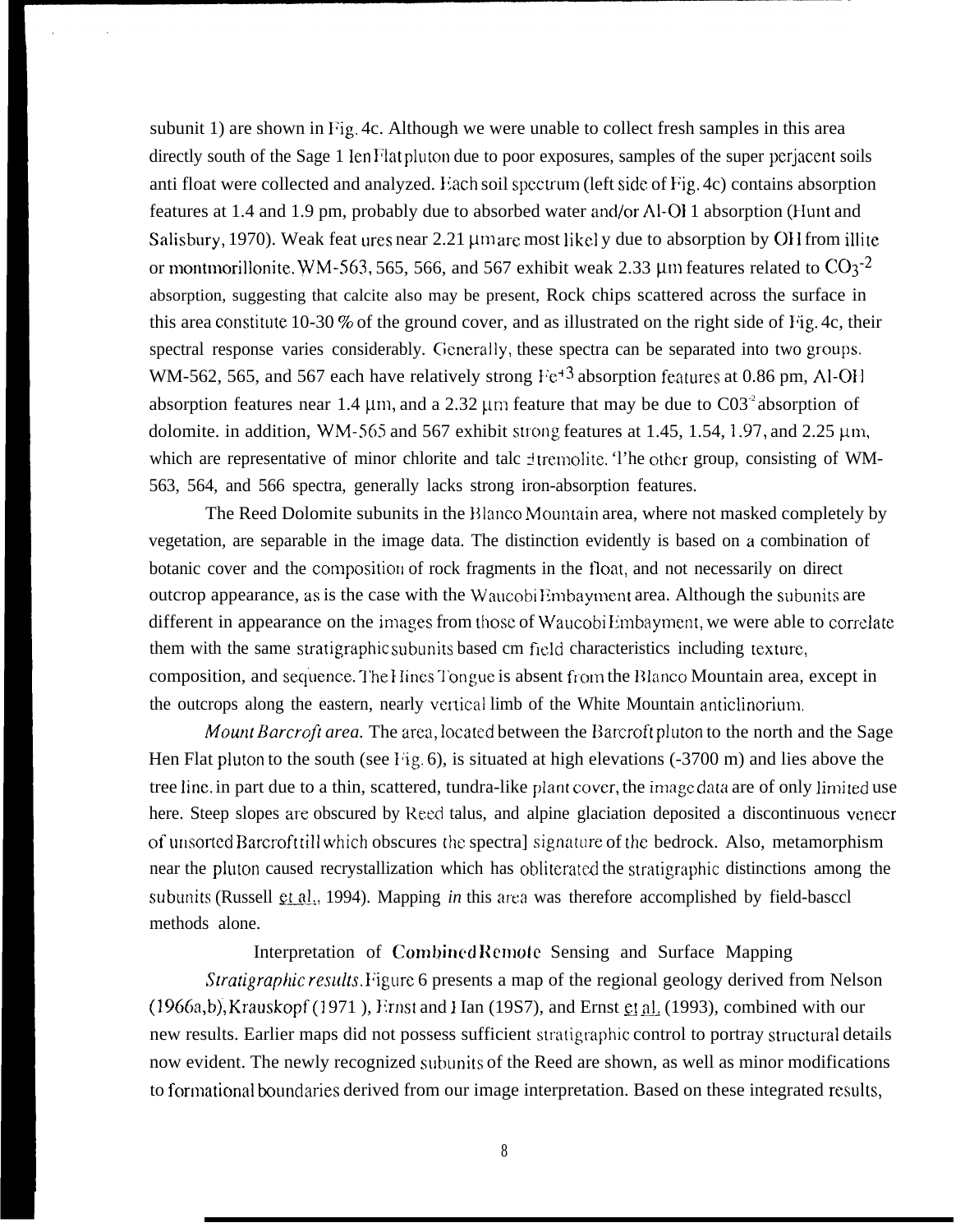the lithostratigraphy involves six laterally continuous, mappable units. From top down these are:

| newly recognized stratigraphy using                                                                                | previous     |
|--------------------------------------------------------------------------------------------------------------------|--------------|
| remote sensing and <u>field work</u><br>unit                                                                       | designation  |
| (6) fine-grained, fissile, du]]-white dolomite;<br>(5) fine-grained, thin-bedded, sparsely oolitic, buff dolomite; | upper Reed   |
| (4) medium-fine grained, cross-stratified, locally ocherous brown,                                                 | Hines Tongue |
| interlayered quartz arenite, tan siltstone, and sandy dolomite;                                                    |              |
| (3) fine- to coarse-grained, light-gray, oolitic, massive crystalline                                              |              |
| dolomite, rare interbedded rusty quartz arenite;                                                                   | lower Reed   |
| (2) medium-grained, white, oolitic, massive dolomite;                                                              |              |
| (1) very coarse grained, granular, gray, pisolitic, blocky dolomite.                                               |              |

Thus, from the standpoint of the stratigraphic code (North American Commission on Stratigraphic Nomenclature, 1983), we have used multispectral remote-sensing data to define and map six new informal members of the Reed Dolomite. Figure 7 depicts the northern limit of the lower member of the upper Reed Dolomite (subunit 5), the western pinchout of the Hines Tongue (subunit 4), and the eastern limit of the upper member of the lower Reed Dolomite (subunit 3). These are new stratigraphic interpretations based on our geologic mapping and remote-sensing results. in addition, Fig. 7 indicates the sites where we investigated stratigraphic sections in the field, and constructed stratigraphic columns derived from local outcrop widths measured on the geologic map of Fig. 6.

The stratigraphic columns constitute the basis for the panel diagrams presented in  $\Gamma$ ig, 8, in which the thicknesses and lateral continuity of the Reed subunits are summarized. These diagrams also provide  $DN$  (= digital number, or brightness of the reflected light as recorded by the sensor) profiles derived from the digital image data along the stratigraphic sections. The method, described by Lang and Paylor (1994), portrays surface reflectance of the strati graphic units along the section, much as well logs display electrical or other properties of rocks in boreholes, and can be similarly used to aid in stratigraphic correlation. Based on similar shapes of the I)N profiles, this method of correlation contrasts with multispectral scanning, which utilizes relative differences in false-color imagery. In the present case, the DN data were not calibrated to absolute reflectance (to remove instrumental and atmospheric effects) prior to profile construction. Assuming that these effects are constant within the band utilized anti along the section profiled, the procedure can be employed as described by Lang and Paylor, with the qualification that the I>N profiles would be representative of brightness of the rock units instead of reflectance. Selection of appropriate traverses to avoid steep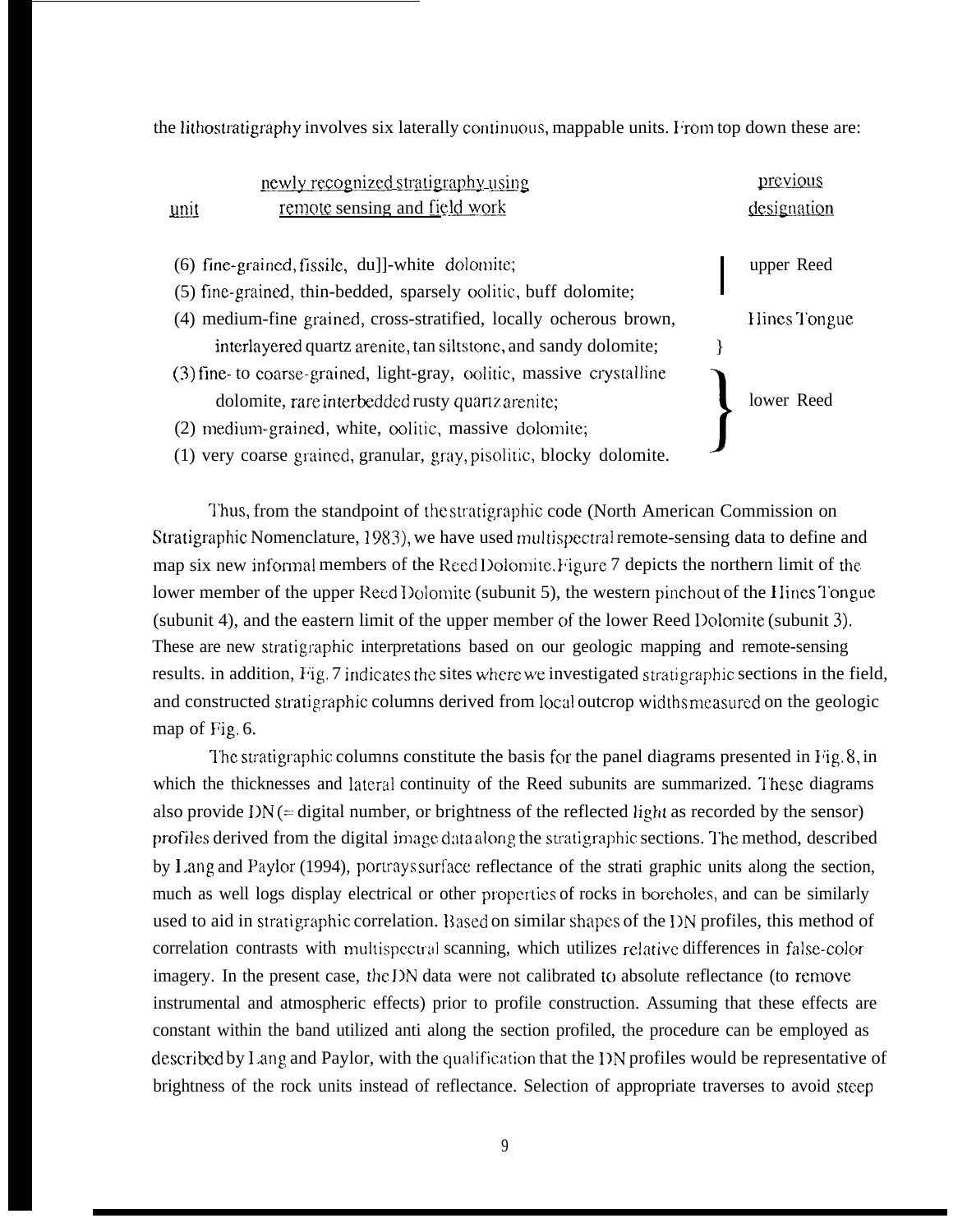slopes (strong shadows) and heavy vegetation assures that the DN profiles are representative of the intrinsic brightness of the lithologic units. TM band 4 was selected for our study because of the relatively marked brightness contrast of rocks as well as the sensitivity of this band to variations in absorption of ferrous iron -an important element in the investigated carbonate samples as demonstrated in Fig. 4. Additionally, this band is strongly influenced by changes in vegetation that may bc a response to differences in soil and/or bedrock, but we have attempted to avoid thick plant cover wherever possible.

As illustrated in Fig. 8, subunits (6) and (S) are depicted as bright peaks with medium brightness values on the TM band 4 DN profiles, and can be readily correlated among sections  $A, B, \dots$  $D, F, G$ , and I. Subunit (4) and locally, subunit (5) in the southern part of the area contain some of the brightest rocks in the study area. These bright peaks represent thick quartz-arenite intervals in the Hines Tongue, and can be correlated among sections A, B, D, and I. Subunit (3), the distal facies of the Hines Tongue, appears to retain its brightness in an interval near the base of the unit, and is readily correlated among sections A, F, G, I, and J. Except for sections J, D, and K, subunit (2) is rather featureless and is mid- to low-range in terms of overall brightness. Likewise, subunit (1) t.ends to be rather subdued, but has a bright interval that can be correlated in many sections including the top of B, D, 1, F, and G, and the bottom of  $D, J, F$ , and G. The individual subunits evidently range in thickness on a regional scale, so do not coincide precisely with the specific formational thicknesses reported by Nelson (1962).

Several conclusions may be drawn from the areal variations in thicknesses for the six new members of the Reed Dolomite (Figs. 6-8). For instance, subunit (4), limonitic quart?, arenite of the Hines Tongue, and underlying subunit (3), coarse-grained, oolitic dolomite containing rusty quartzarenite interbeds, appear to inter-finger, with (4) representing the more proximal facies. Provided the correlation of the Reed Dolomite with the Stirling Quartzite is correct (Mount and Signor, 1991), geologic relationships in Death Valley approximately 100 km SE of the mapped area support this eastward *increase in* multicycle terrigenous material. Subunit (5), fine-grained, oolitic, buff dolomite directly below the capping, dull-white subunit (6), appears to thin m a feather edge in the northern White-lnyo Range, just south of the Barcroft Granodiorite, '1'binning of several of the newly recognized members along the eastern and northern portions of the mapped area is probably due at least in part to attenuation accompanying granitic intrusion. Thickness trends of the ncwIy recognized strati graphic units and facies boundaries for the Reed Dolomite and its subunits appear to trend north-south *or* NNE across the central White-Inyo Range. We interpret these attitudes to reflect the subdued WNW-dipping paleoslope of the latest Precambrian-Early Cambrian shelf and continental margin (Burchfiel and Davis, 1975), rather than the Mesozoic structural grain which strikes NNW (Nelson, et al., 1991), with an inferred WSW palcoslope.

*Structural results.* The subunits described above have been investigated as far north as the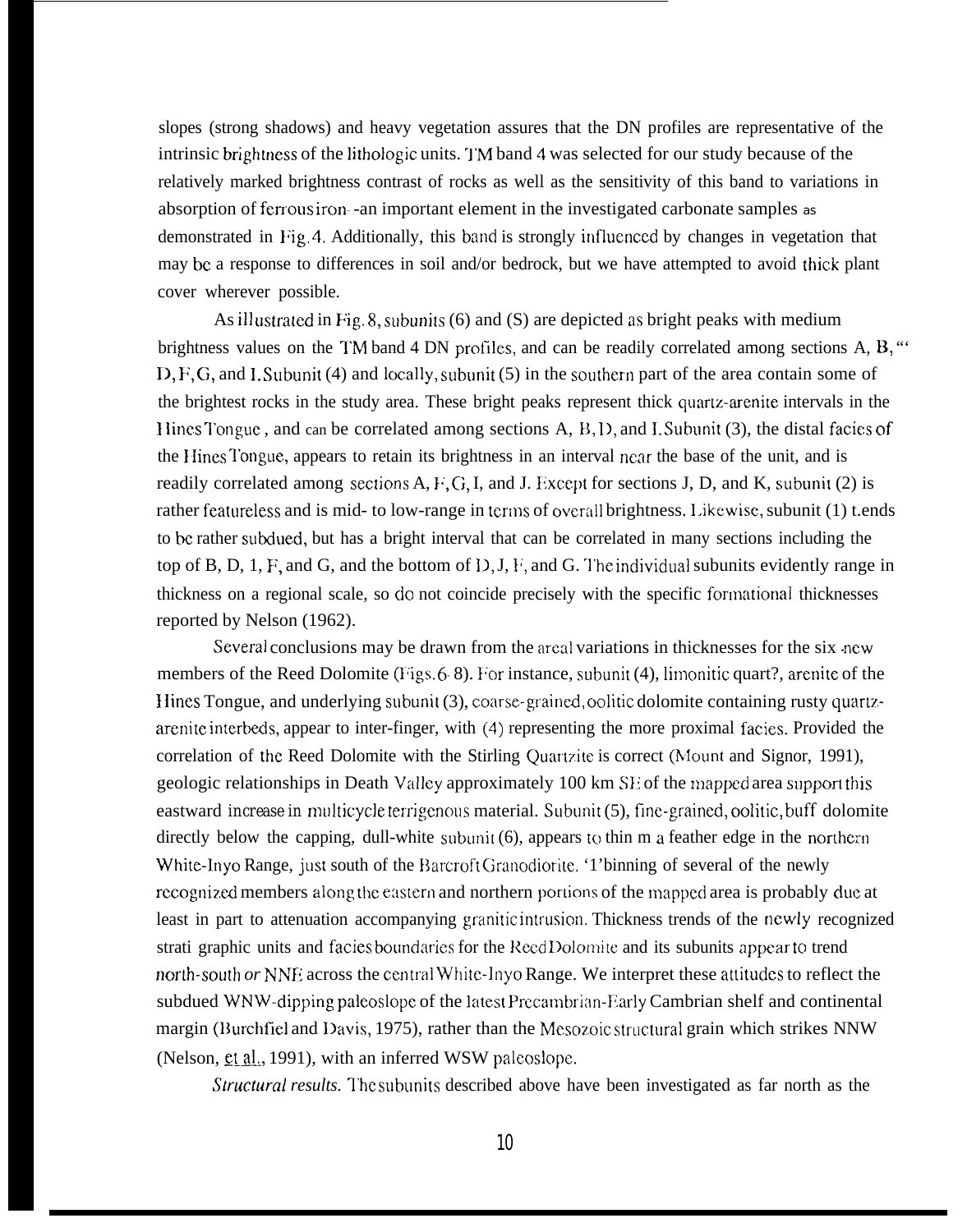southern border of the Bar-croft Granodiorite, and as far south as the northern margin of the Papoose Flat Granite. Subdivision of the lithostratigraphy employing remote-sensing techniques, as well as further field study, permitted us to differentiate extensive tracts of Reed Dolomite formerly regarded as massive, featureless exposures (especially problematic in sections lacking the Hines Tongue). The integrated stratigraphic mapping has allowed the recognition of several hitherto unknown structures.

Three approximately EW-trending, structural cross sections through the study area are presented as Fig. 9 in order to clarify details of the geology. Section A-A' provides an explanation for the broad expanse of Reed Dolomite cropping out between the Barcroft and Sage Ilen Hat plutons. In this region, a broad anticlinc lies to the west of an adjoining syncline, and constitutes the core of the White-Inyo Range; the cross section intersects a NNE-trending normal fault that only slightly offsets the observed folds. South of Wyman Canyon along section B-B', the oldest rocks that are exposed make up a series of folds within [he Wyman Formation. The overlying Reed Dolomite occupies a small, gently south-plunging syncline, and a west-dipping homoclinal sequence mar the western end of the canyon; to the east, a fi~ult-duplicated section stands almost vertically. Along the norlhern margin of Waucobi Embayment, the southernmost cross-section C-C, displays a series of broad, open folds with north-south axes, cut by subparallel, high-angle, predominately normal faults.

## **Conclusions**

Geologic *results*. Conclusions obtained through our remote-sensing investigations are as follows: (a) Monoclinal sections on the south side of Waucobi Embayment in the Waucoba Mountain quadrangle are confirmed as mapped previously by Nelson (1966b), (b) Structureless "fingers" of Reed mapped by Nelson (1966a) and Ernst and Han (1987) north of the Birch Creek pluton in the central Blanco Mountain quadrangle are, in fact, more complex. The southernmost "finger" is a north-dipping homocline, faulted on its northern margin. The next "finger" to the north consists of a faulted anticline-syncline pair. The northernmost "finger" is a syncline. (c) Reed outcrops near Blanco Mountain and at the eastern limit of the Ernst and Hall (1987) map are homoclinal successions as previously concluded. (d) The variable, but great width of exposure of the Reed Dolomite NW of the Sage Hen Flat Granite reflects the presence of a previously undetected NS-trending anticlinal fold and more easterly syncline paralleling the regional strike of the various formations. This structure, well shown in cross section AA' of Fig. 9, extends as a progressively more intensely compressed feature to the Barcroft pluton. (e) A large. outcrop of dolomite originally interpreted as interstratified within the Wyman (Nelson,  $1966b$ ; *Firnst et al.*, 1993) is visible on the east side of the TM image of Fig. 3. Judging from recent investigation, C. A. Nelson (personal communication, 1994) now considers this massive unit to be a faulted slice of Recd. We were able to recognize individual subunits  $(1)$ ,  $(2)$ ,  $(4)$ ,  $(5)$ , and  $(6)$  characteristic of the Reed Dolomite in the false-color image, so we have modified the geologic map  $(Fig, 6)$  accordingly. (f) In contrast, the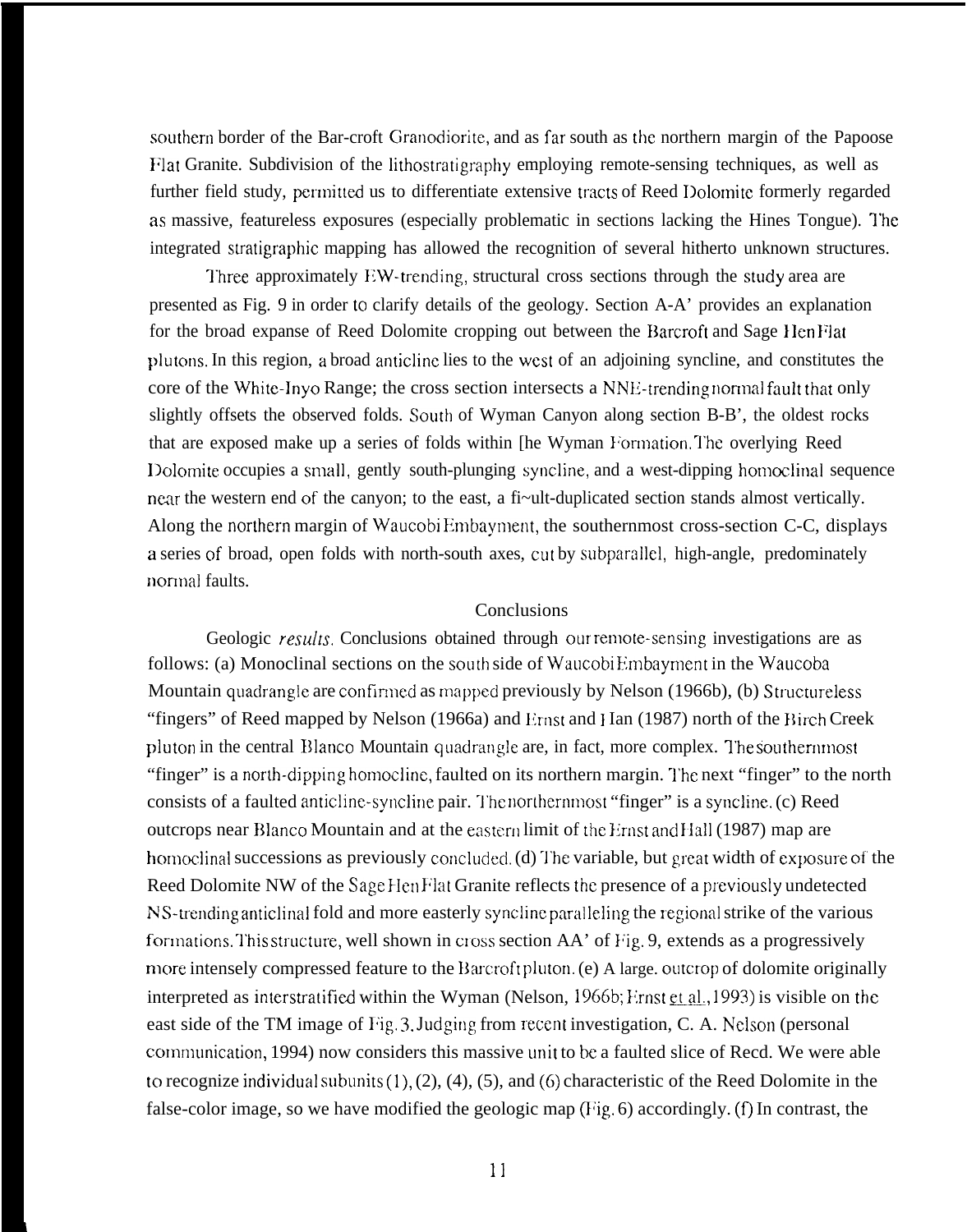discontinuous limestone layers interbedded with the Wyman argillites seem to be conformable with newly recognized stratigraphic subunits in the overlying basal Reed Dolomite throughout the map area, hence an angular unconformity at the contact between these formations seems improbable.

*Remote-sensing results.* NS-001 and TM data proved useful for subdividing the Reed Dolomite in different areas. 'l'his is due mainly to the spectral coverage allowing  $\mu$ s to recognize subtle compositional and color changes that are not obvious in the field. The variations that we detected are related to minor changes in  $OH^-$ ,  $CO_3^{-2}$  and Fe content--- all of which are difficult, if not impossible, to see on the ground. NS-001 data, although limited in spatial coverage due to narrow, sparse flight lines, were most useful because of the small pixel size compared to 'I'M  $(10 \text{ vs. } 30 \text{m})$ . This study exemplifies the benefits of an integrated approach to stratigraphic analysis. Without the remote-sensing data, we would not have been able to recognize the lithologic subunits, and distinguish among  $(1)$ ,  $(2)$ , and  $(3)$ , and between  $(5)$  and  $(6)$ . On the other hand, without the field work, we could not have correlated these stratigraphic members from one area to another. Even though the precise causes of spectral variations in the acquired image of the Reed Dolomite are difficult [o explain quantitatively, the remotely sensed lithologic information has proven invaluable in assessing strati graphy and structure in this region.

'l'he significance of our investigation for the. petroleum industry is that it demonstrates that detailed stratigraphy and structure can be adequately determined using remote-sensing methods in semi-arid regions where massive, undistinctive carbonate units are exposed. We were not engaged in the remote sensing of stratigraphic entities of strongly contrasting megascopic properties, but instead were subdividing massive, white rocks that had been previously lumped employing conventions] field mapping techniques. In some areas, *no* single multispectral processing method allowed the discrimination of all lithosrratigraphic entities present in the Reed Dolomite. In addition, the spectral characteristics of individual units were shown to vary along strike, even within a single image. Our study therefore underscores the site-specific and regional limitations of individual remote-sensing methods, and illustrates why a combination of diverse applications need to be employed in conjunction with on-the-ground inspection.

Remote-sensing technology should be applicable to other portions of the Great Basin and analogous semi-arid environments where differentiation of massive carbonate strata cannot be accomplished by conventional mapping alone. Better stratigraphic and structural information regarding featureless dolomites and limestones should facilite a more complete understanding of subsurface geology and reservoir characteristics of such sections. Elsewhere, as in our study, it will be crucial (o empIoy a range of spectral techniques in order to obtain the desired stratigraphic control of geologic structures.

## Appendix J.

*Wyman Formation.* The uppermost Proterozoic Wyman Formation consists mainly of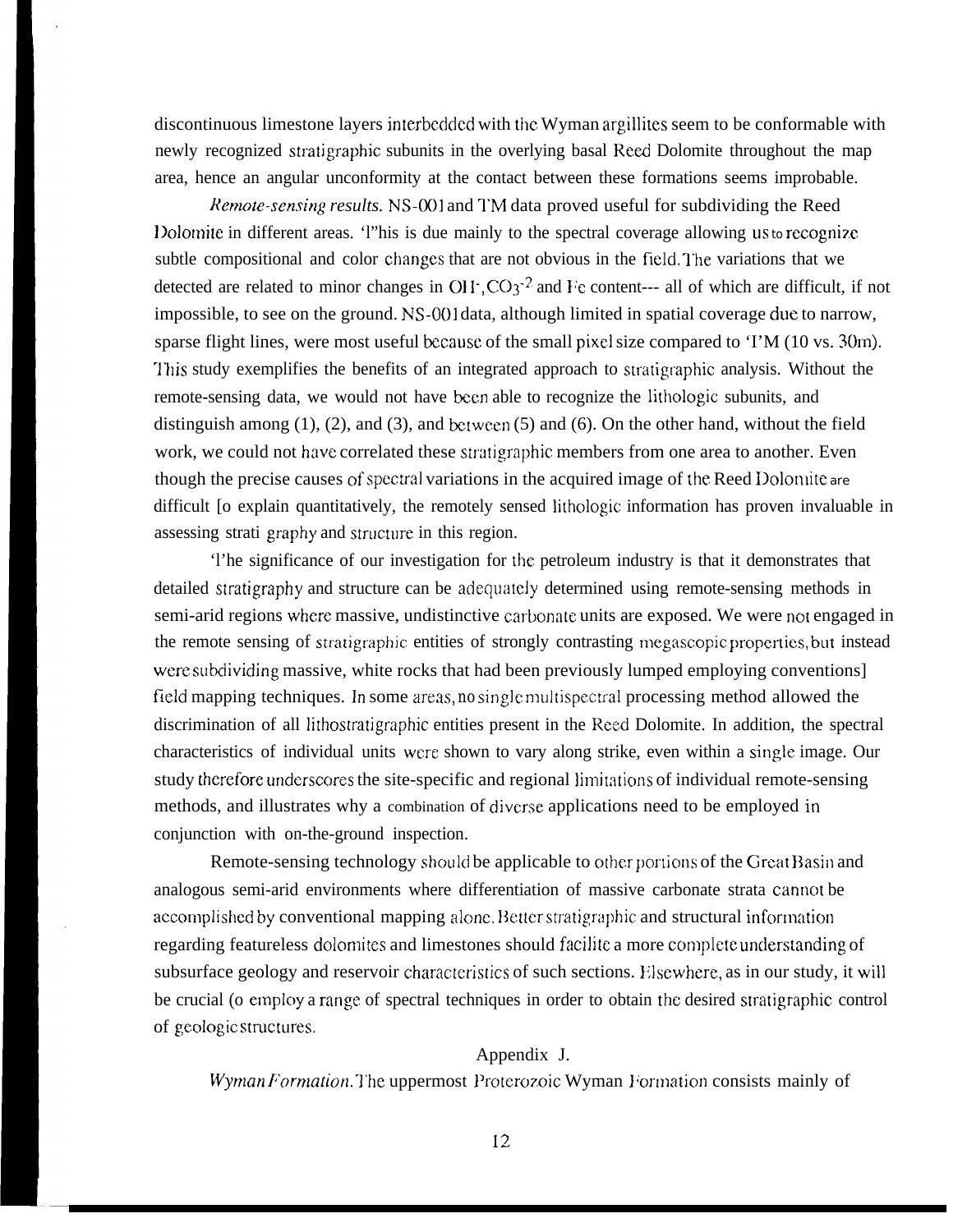calcareous and siliceous argillite interlayerecl with widespread, thin, discontinuous lenses of bluegray limestone and rare calcarcous sandstone. A minimum thickness for the Wyman of 2750 m has been estimated by Nelson (1962); the base of the formation is not exposed in the study area. Plant cover on the Wyman is impoverished, and is chiefly sagebrush.

*Reed Dolomite.* The uppermost Proterozoic-Lower Cambrian Reed Dolomite comprises approximately 650 m of massive, white to buff-colored, fine- to coarse-grained, crystalline dolomite (Nelson, 1962; Mount and Signor, 1991). Bedding is indistinct to nonexistant, even though oolitic horizons and/or stromatolitic reefs are present locally, The rock weathers to form dull-white, angular to sphcroida], erosion-resistant outcrops riven by joints. Small, diffuse patches, stringers, and pods of talc-silicate minerals occur sporadically. Vegetation on the Reed Dolomite consists of grasses and scattered sagebrush at lower elevations, chiefly bristlecone pine at higher elevations, particularly on north-facing slopes.

Deep *Spring Formation*. The Lower Cambrian Deep Spring Formation consists of about 400-570 m of interbedded limestone, dolomite, quartzite, sandstone, and siltstone (Ernst and Hall, 1987). Deep Spring quartzites weather slightly to rusty, quartz-rich sandstones. The formation supports a thin cover of sagebrush and piñon pine at lower elevations, grading to scattered limber and bristlecone pines along the higher elevations.

*Carnpiro Formation. ~'he* 1.ower Cambrian Campito Formation is composed of two members (Nelson, 1962; Mount, 1985). Trace fossils are widely but sparsely distributed in both units. "I'he Andrews Mountain Member consists of approximately 850 m of very massive, darkbrown to greenish black, fine-graincd, blocky, magnetite-rich quartzite. "l"he overlying Montenegro Member is of variable thickness, but reaches a maximum of about 300 m west of the range crest. It consists of argillaceous, gray-green, thinly laminated siltstonc and fine- to very fine-grained phyllitic quartzitc. Vegetation is similar to that developed on the Deep Spring Formation.

*Poleta Formation* . The Poleta Formation is approximately 350 m thick, and consists of rhythmically interbcdded buff and blue, limestones, intcrstratified with green or olive-drab, fissile shales and fine-graincd quartzites (Nelson, 1966 a, b). Archaeocyathans are locally present. Plant cover is chiefly sagebrush in dryer, low elevations, and limber and bristlecone pines at higher elevations.

*Overlying Cambrian strata.* Above the Poleta Formation are up to 600 m of conformable Cambrian strata (top not exposed in the *study area)*. Similar to the I rower Cambrian units, this superjacent section is represented predominantly by platform carbonates, fine-grained orthoquartzites, siltstones, and interstratified green or olive-drab, fissile shales, all feebly recrystallized (Nelson, 1966b). Vegetative cover is analogous to that of the underlying Poleta.

*White Mountain Peak volcanic ond sedimentary rocks.* An approximately 3 km thick scqucncc of interbeddcd volcanic units crops out NW of the Barcroft pluton (} Ianson, 1986). Flows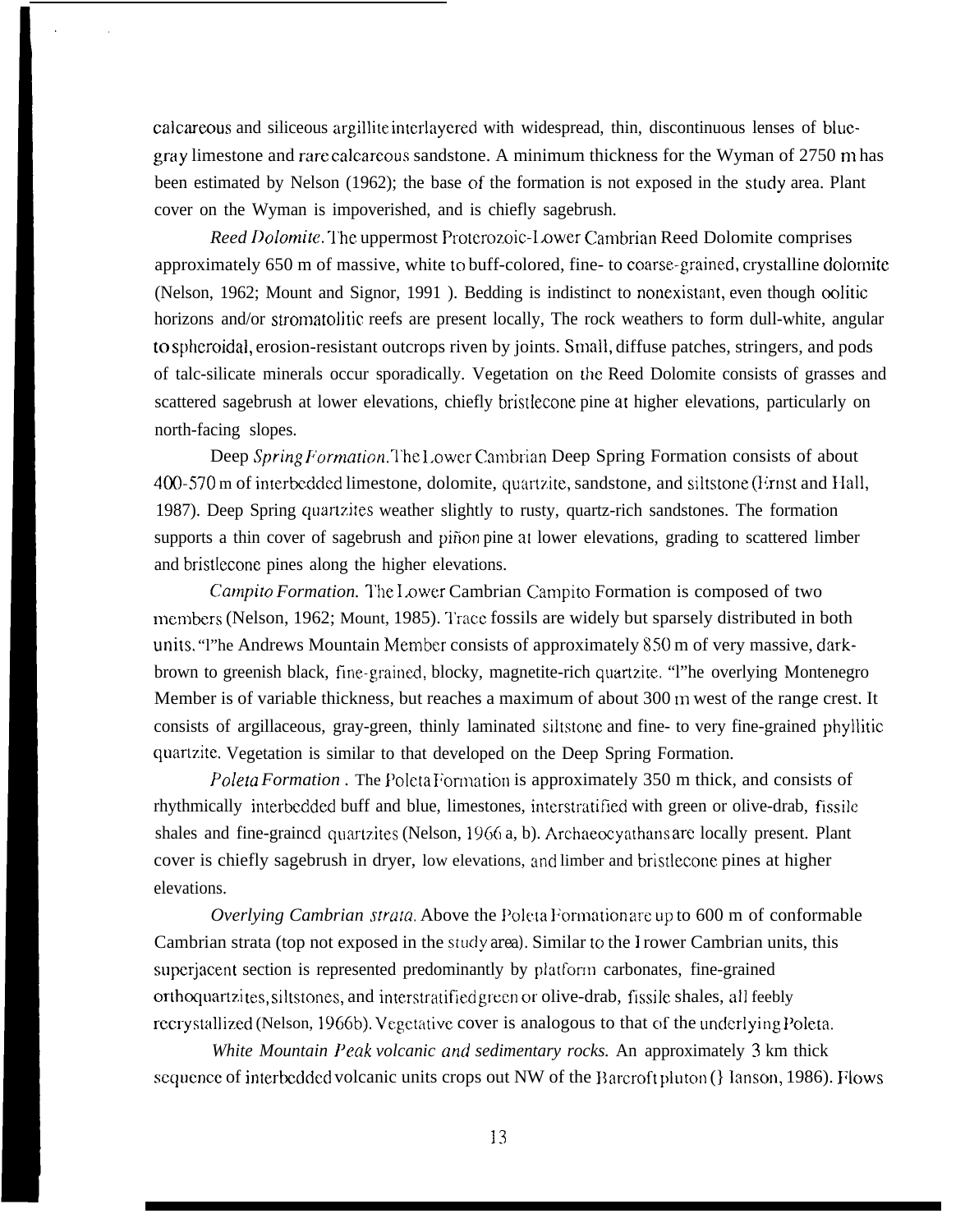range from mafic andcsite to rhyodacite; the sequence also includes ash-flow tuffs, dikes, and sills. Volcanogenic metasedimentary units overlie the extrusives. 'l'his assemblage of rock types, confined to very high elcvat ions j ust beyond the northern edge of the map area, is indistinctly covered by an arid, alpine-type tundra, and lacks a distinct weathering alteration.

*Cenozoic surjlciul unifs.* Younger geologic units have not been differentiated for present purposes; they include olivine basalt, lake beds, unconsolidated landslide and glacial deposits, and alluvium. Scattered vegetation is thinly developed, sagebrush at low elevations, succeeded upwards by piñon pines.

## References Cited

- Abrams, M. J., Conel, J. E., and Lang, H. R., 1985, The joint NASA/GEOSAT test case project: Final Report, American Association of Petroleum Geologists, Tulsa, Oklahoma, 996p.
- Bachman, S.B., 1978, Pliocene-Pleistocene break-up of the Sierra Nevada-White-Inyo Mountain block: Geology, v. 6, p. 461-463.
- Burchfiel, B. C., and Davis, G.A., 1975, Nature and controls of Cordilleran orogenesis, western United States; extensions of an earlier synthesis: American Journal of Science, v. 275-A, p. 363-396.
- Clark, R. N., King, T., Klejwa, M., and Swayze, G. A., 1990, High spectral resolution reflectance spectroscopy of minerals: Journal of Geophysical Research, v, 95, B8, p. 12653-12680.
- Colwell, R. N., 1983, Manual of remote sensing second edition, v. I and v. II: American Society of Photogramrnetry, Falls Church, Virginia, 2440 p.
- Dunne, G. C., Gulliver, R. M., and Sylvester, A. G., 1978, Mesozoic evolution of rocks of the White, Inyo, Angus and Slate ranges, eastern California, p. 189-207, & Ilowell, I.). G., and McDougall, K., (eds.), Mesozoic paleogeography of the western United States, Society of Economic Paleontologists and Mineralogists, 1.OS Angeles.
- Ernst, W. G., and Hall, C. A., Jr., 1987, Geology of the Mount Barcroft-Blanco Mountain area, eastern California: Geological Society of America Maps and Charts series No. MCI I066, scale 1:24,000.
- Ernst, W. G., Nelson, C. A., and Hall, C. A., Jr., 1993, Geology and metamorphic mineral assemblages of Precambrian and Carubrian rocks of the central White-Inyo Range, eastern California: Map Sheet 46, California l)ivision of Mines and Geology, scale 1:62,500, accompanying text 26 p.
- Gaffey, S. J., 1985, Reflectance spectroscopy *in* the visible and near infrared (0.35-2.55 µm): application in carbonate petrology: Geology, v. 13, p. 270-273.
- Gaffey, S. J., 1986, Spectral reflectance of carbonate minerals in the visible anti near infrared (0.35-2.55 pm): calcite, aragonite, and dolomite: American Mineralogist, v.71, p. 151-162.
- Grove, C. I., Ilook, S. J., and Paylor, ED., 11., 1992, Reflectance spectra of 156 minerals, 0.4-2.5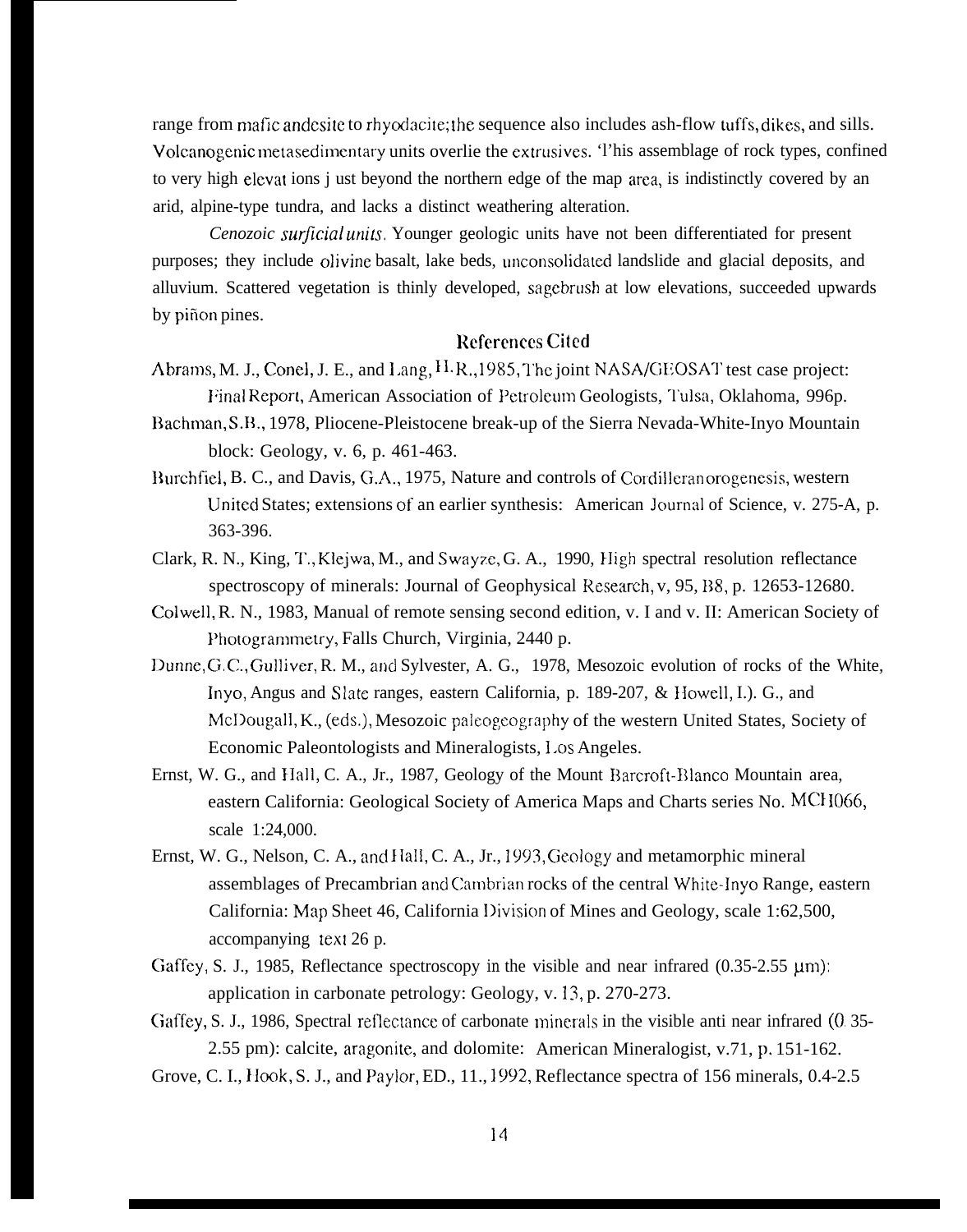micrometers: Jet Propulsion Laboratory Technical Report, No. 160 92-2.

- Hanson, R. B., 1986, Stratigraphy and paleogeographic significance of Mesozoic metasedimentary rocks, northern White Mountains, California: p. 37-46, in Hall, C. A., Jr., and Young, D.J. (eels), Natural History of the White-Inyo Range, Eastern California and Western Nevada and High Altitude Physiology: University of California, White Mountain Research Station Symposium, v.  $1,240$  p.
- Hunt, G. R., and Salisbury, J. W., 1970, Visible and near infrared spectra of minerals and rocks: I. Silicate minerals: Modern Geology, v. 1, p. 283-300.
- Hunt, G. R., and Salisbury, J. W., 1971, Visible and near infrared minerals and rocks: 111. Carbonates: Modern Geology, v. 2, p. 22-30.
- Krauskopf, K. B., 1971, Geologic map of the Mt. Barcroft Quadrangle, California-Nevada: U.S. Geological Survey Map GQ-960, scale 1:62,500.
- Lang, H.R., and Paylor, E.D.II, 1994, Spectral stratigraphy: remote sensing lithostratigraphic procedures for basin analysis, central Wyoming examples: Nonrenewable Resources, v.3, p. 25-45.
- Lang, н. к., Adams, S.L., Cone], J.E., McGuffie, B.A., Paylor, E.D. 11, and Walker, R.E., 1987, Multispectral remote sensing as a stratigraphic and structural task; Wind River/Bighorn Basin Area, Wyoming: American Association of Petroleum Geologists Bulletin, v. 71, p. 389-402.
- Lang, H.R., Bartholomew, M. J., Inouye, C. J., and Paylor, E.D.II, 1990, Spectral reflectance characterization (0.4 to 2.5 and 8.0 to 12.0  $\mu$ m) of Phanerozoic strata, Wind River Basin and Southern Bighorn Basin areas, Wyoming: Journal of Sedimentary Petrology, v. 60, p. 504-524.
- Mount, J.F., 1985, Mixing of siliciclastic and carbonate sediments; a proposed first-order and compositional classification: Sedimentology, v. 32, p. 435-442.
- Mount, J. F., and Signor, P. W., 1991, The Proterozoic-Cambrian transition of the White-lnyo Range, eastern California: dawn of the Metazoa: p. 455-488 in Hall, C. A., Jr., Doyle-Jones, V., and Widawski, B., (eds), Natural History of Eastern California and High-altitude Research: University of California White Mountain Research Station Symposium, v.3, 488 p.
- Nelson, C. A., 1962, Lower Cambrian-Precambrian succession White-Inyo Mountains, California: Geological Society of America Bulletin, v. 73, p. 139-144.
- Nelson, C. A., 1966a, Geologic map of the Blanco Mountain Quadrangle, Inyo and Mono Counties, California: U.S. Geological Survey Map GQ-529, scale 1:62,500.
- Nelson, C. A., 1966b, Geologic map of the Waucoba Mountain Quadrangle, Inyo County, California: U.S. Geological Survey Map GQ-528, scale 1:62,500.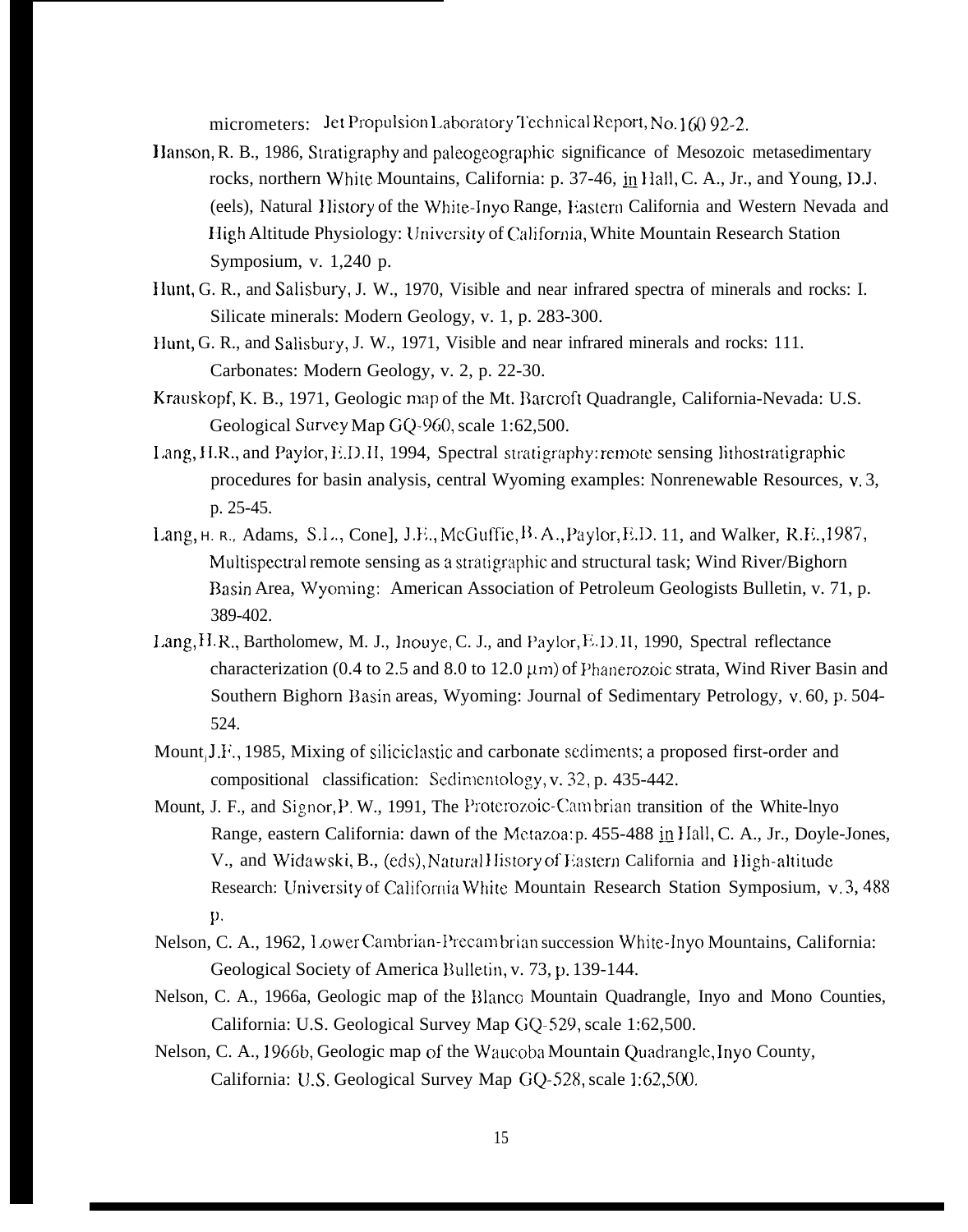- Nelson, C. A., hall, C. A., Jr., and Ernst, W. G., 1991, Geologic history of the White-Invo Range: p. 42-74 in C.A. Hall, Jr., (cd.), Natural History of the White-Inyo Range, California: Univ. Calif, Nat. Hist. Guides, v. 55.
- North American Commission on Stratigraphic Nomenclature, 1983, North American Stratigraphic Code: American Association of Petroleum Geologists, Bulletin, v. 67, p. 841-875.
- Paterson, S. R., Brudos, T., Fowler, K., Carslon, C., Bishop, K., and Vernon, R.H., 1991, Papoose Flat pluton: forceful expansion or postemplacement deformation?: Geology, v. 19, p. 324-237.
- Paylor, E.D. 11, Lang, H. R., Abrams, M. J., Conel, J.E., and Kahle, A. B., 1985, Performance evaluation and geologic utility of Landsat-4TM data: Jet Propulsion Laboratory Publication, 85-66,68 p.
- Paylor, 11.11.11, Muncy, L., Lang, H.R., Conel, J.H., and Adams, S.L., 1989, Testing some models of foreland deformation at Thermopolis anticline, southern Bighorn Basin, Wyoming: The Mountain Geologist, v. 26, no. 1, p. 1-22.
- Russell, P., I.yen, R. J. P., and Frnst, W. G., 1994, Weathering of the Reed Dolomite as a function of elevation, White-Inyo Range: evidence from an infrared spectral study: p. 72-94 in I Ian, C. A., Jr. and Widawski, B., (eds.), Crooked Creek Guidebook: Univ. Calif. White Mountain Research Station.
- Siegel, B.A., and Gillespie, A.R. (eds), 1980, Remote Sensing in Geology: John Wiley and Sons, New York, 702 p.

#### About the Authors

W. G. Ernst is an experimental mineralogist/metamorphic petrologist concerned with the tectonic evolution of convergent plate junctions, especially in the Circumpacific and Alpine regions. Recent Californian interests include accretionary histories of the Coast Ranges, the central Klamaths, and the White-Inyo Range. He is also studing the genesis of ultrahighpressure metamorphosed terranes of the south Urals, northern Kazakhstan, and eastern China. A Stanford professor since 1989, Ernst taught geology at UCLA for nearly 30 years. Earnest D. Paylor, II is structural geologist interested in the tectonic and physiographic evolution of foreland regions, and the kinematic development of strike-slip fault systems. In addition, he is heavily involved in the applications of remote-sensing techniques for geologic analysis. Since 1993, he has been managing the Geology Program for NASA; during the ten years prior to that, he was a research geologist at the Jet Propulsion Laboratory.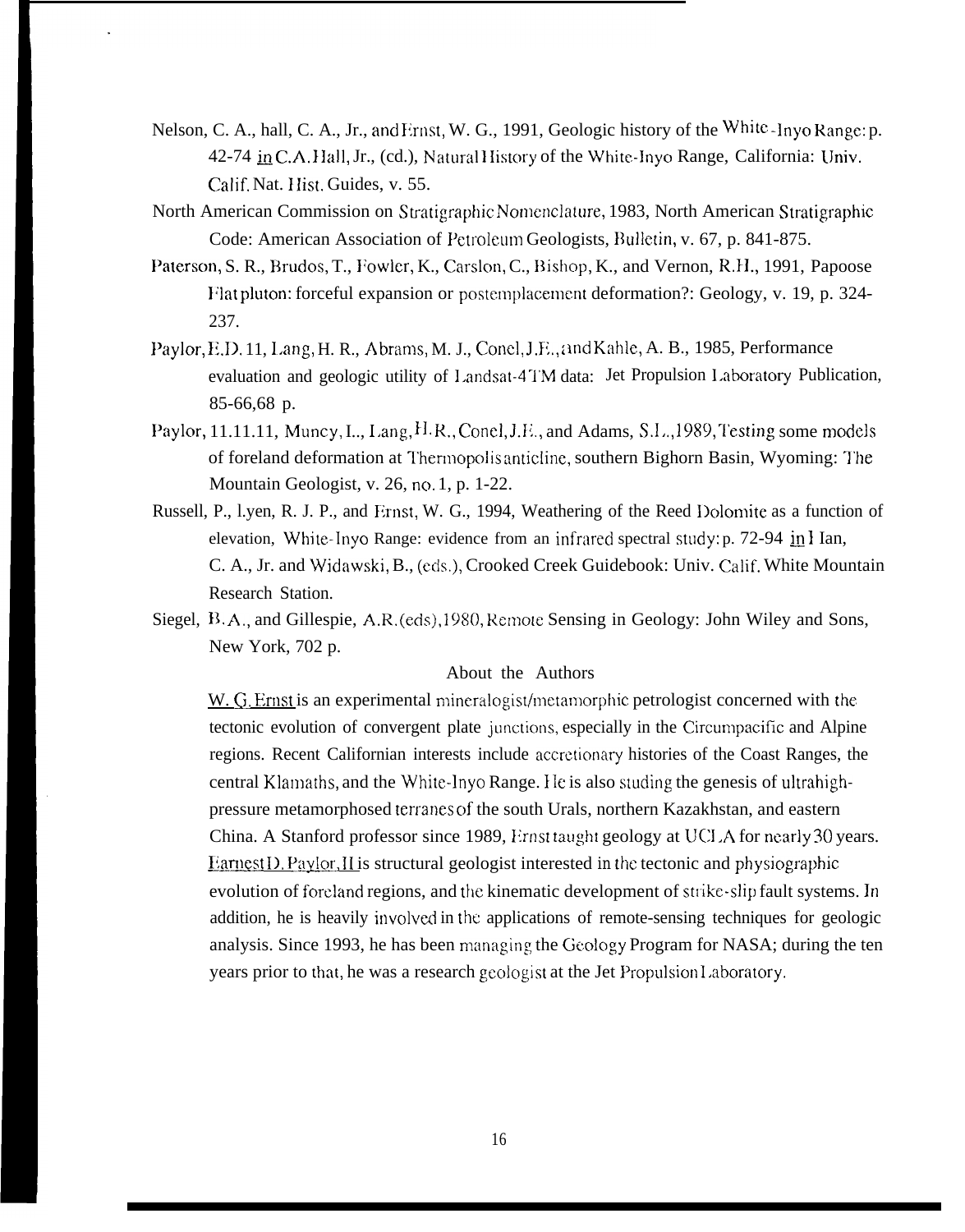# **Figure Captions**

- I'ig. 1. Index map of California and Nevada. locations of the White-Inyo Range overview (Fig. 2) ancl local false-color images ( $Figs. 3$ , and 5), the geologic map area ( $Fig. 6$ ), and sites of the stratigraphic sections (Fig. 7) for the panel diagrams presented in Fig. 8 are also shown. Note that two nearby, but separate, parts of the range constitute the investigated terrain of Fig. 6.
- l:ig. 2. 1.andsat TM image of the White-Inyo Range, adjacent Sierra Nervada on the SW, and Great Basin on the NE, with areas delineated by black lines representing geologically mapped terrain (Fig. 6). I'his false-color infrared image was created using I'M channels 2,3, and 4 (colored blue, green, and red, respectively). Within the geologic map area of I'ig. 6, Reed Dolomite outcrops are white, whereas green vegetation presents an intense reel coloration.
- Fig. 3. Enlargement of the TM principal components image (principal components 1= red,  $2 =$ green,  $3 = blue$ ) of the Waucobi Embayment area, northern Inyo Mountains, including and east of the type section along Hines Road (see Figs. 1 and 6 for location). Our type section is situated in the NW corner of this scene. Numbers refer to subunits of the Reed Dolomite identified during image interpretation. The Wyman Formation lies to the east, the Deep Spring Formation to the west of the Reed. Geologic details shown in this scene have been simplified in the map of Fig. 6.
- Fig. 4. Visible and near-infrared reflectance spectra for samples of Reed Dolomite. Spectra are offset vertically for clarity. See text for detailed discussion of individual subunit characteristics. Note how well spectra separate fresh from weathered samples and soil from rock chips. (a) Pure, massive dolomites lacking differentiatable subunits. (b) Type section along Hines Road. (c) Goat Spring traverse.
- Fig. 5. NS-001 band-ratio images (ratios  $6/7$  = red,  $6/5$  = green,  $3/1$  = blue) of Reed Dolomite exposures NW of the Birch Creek pluton, southern White Mountains, showing outcrop "fingers" of dolomite (see Figs. 1 and 6 for location). Extra stratigraphic detail is shown in this image compared with the map compilation of Fig. 6. The Wyman  $\overline{F}$  ormation adjoins the Reed both directly north and south of the delineated stratigraphic subunits.
- Fig. 6. Geologic map showing newly recognized stratigraphic members  $(1)-(6)$  of the Reed Dolomite, central White-Inyo Range, as determined by remote-sensing techniques and field study. ~'bin, rusty quartz-arenite lenses within the Reed Dolomite are indicated in black. The base map is slightly modified from the geologic compilation by Finst et al. (1993); the two map portions presented here are separated north-south by about 9.5 km (see Fig. 2 for regional setting).
- Fig. 7. lateral extent of mapped stratigraphic subunits  $(3)$ ,  $(4)$ , and  $(5)$  of the Reed Dolomite. Also indicated are location sites of the stratigraphic columns used in the north-south panel diagrams of Fig. 8: western =  $KFGEAB$ ; and eastern =  $KHJDB$ .